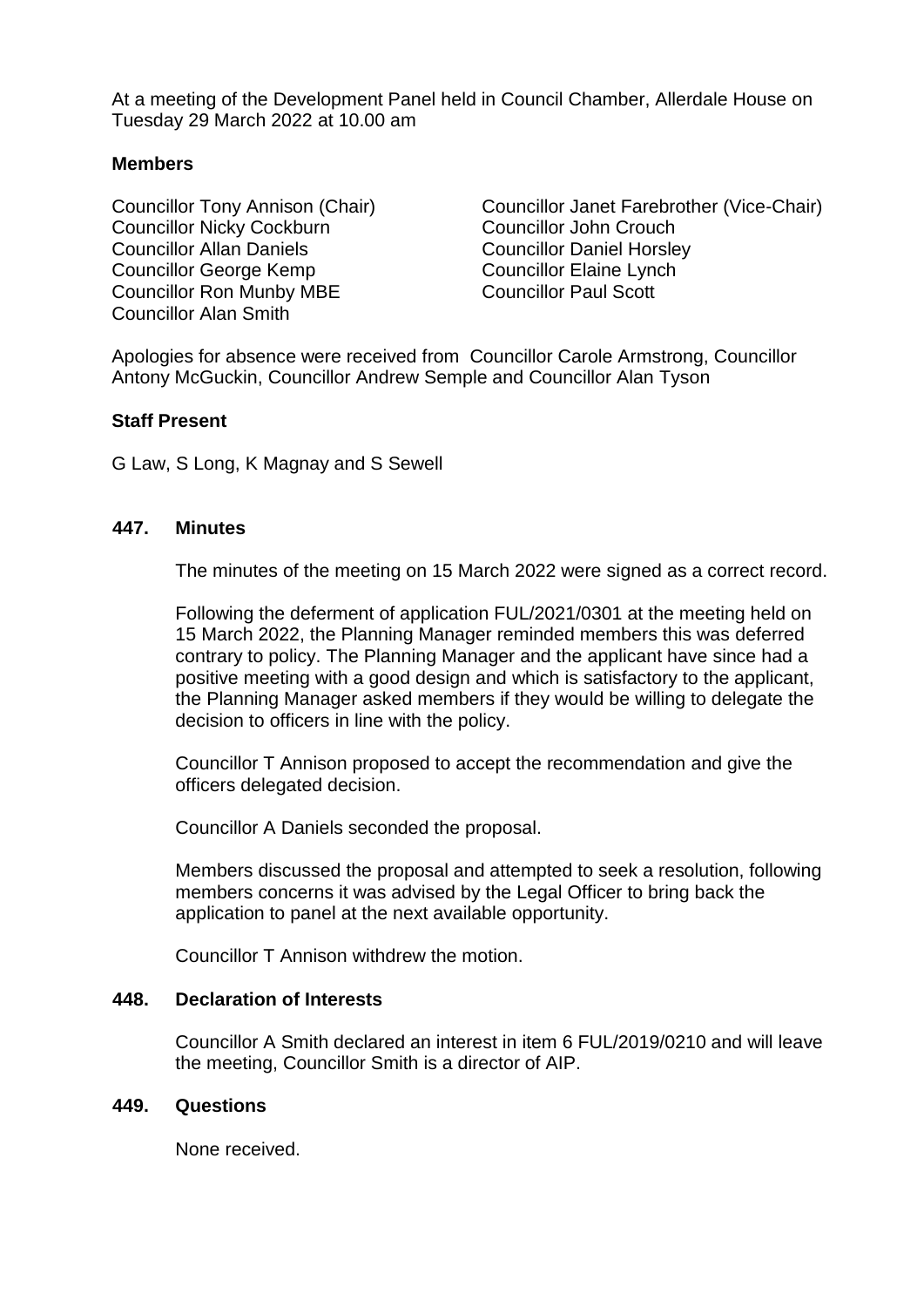**450. 2/2018/0595 - Land west of Derwent Howe Retail Park, Derwent Drive, Workington - Outline planning application for commercial development involved mixed retail (A1) food (A3) and hot food takeaways (A5) totalling 2,350sqm (25.295sqft)**

## **Representations**

Steve Doyle, Robert Parks and Richard Pratt spoke in objection to the application.

The Agent, Graham Hale spoke in support of the application.

# **Application**

The Senior Planning Officer, Steve Long recommended to grant the application subject to conditions

The Senior Planning Officer reported reference to the late list document, and additional conditions.

The Senior Planning Officer outlined the application and detailed the main issues within the report as follows:

• Principle of Development

The proposed retail store is considered to be a 'town-centre' use and as such the application is subject to a sequential assessment to discount other available sites within the town centre, plus a retail assessment to demonstrate any impact of the vitality and viability of the town centre. It has been robustly evidenced that there are no suitable, available sites in sequentially preferable locations to accommodate the development and the impact is acceptable.

Furthermore this evidence has been the subject of an independent peer review. It is concluded subject to planning condition on the type of comparison goods, that there are no available or suitable, alternative sites in sequentially preferable locations to accommodate the proposed development and the retail impact on the vitality and viability of the town centre is acceptable.

The proposal therefore complies with policies S16 and DM8 of the Allerdale Local Plan Part 1.

• Highway Safety

The site is in a sustainable location with access to public transport.

The application is supported by traffic assessment and the application includes the reserved matters of access which is served via the existing roundabout junction opposite Morrison's retail park on Derwent Drive.

The County Council as highway authority consider the transport evidence to be acceptable.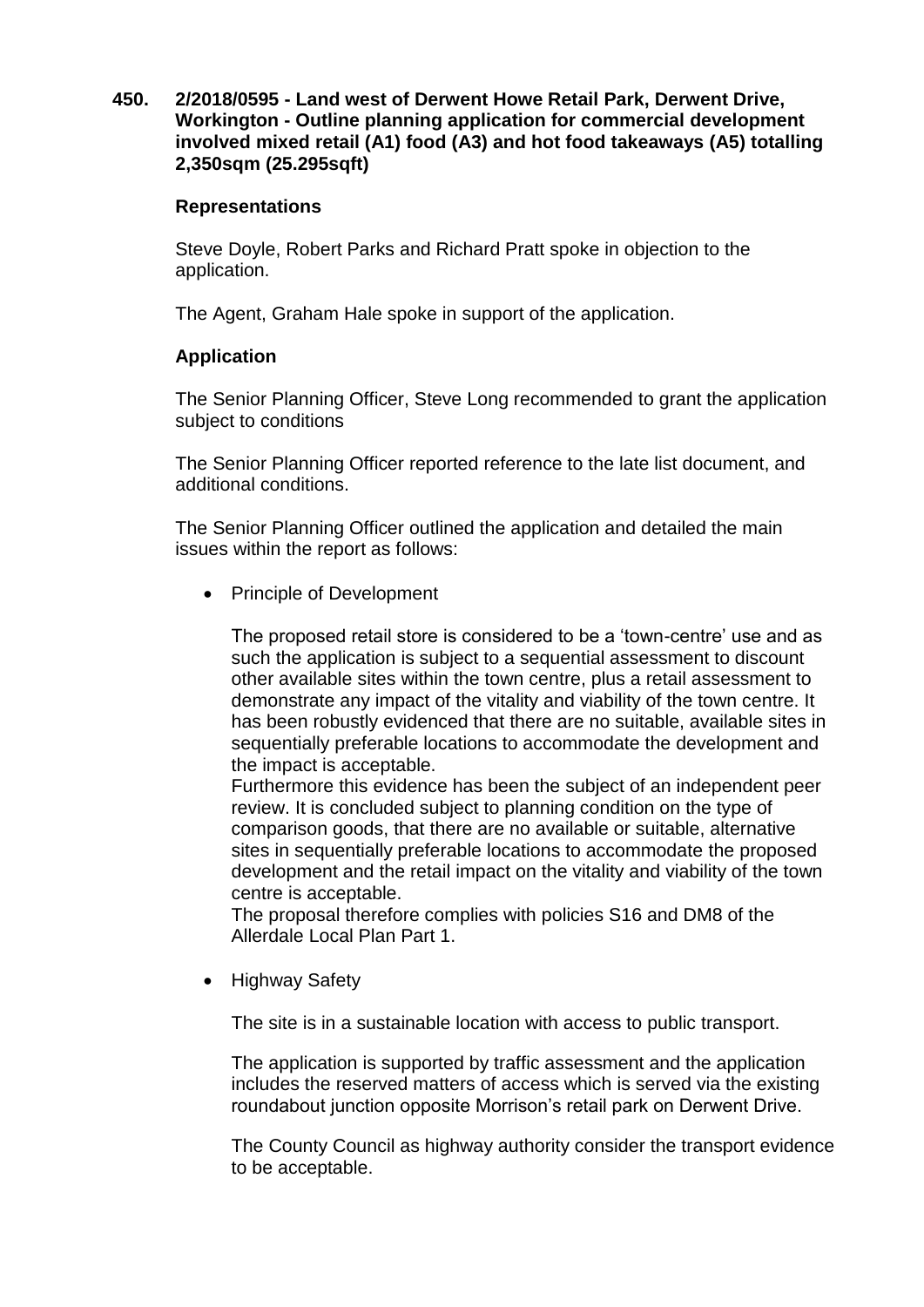• Ecology

The application site relates to the route of a former disused railway line which has naturally regenerated. The application has undertaken an ecology survey of the site, plus a bat, reptile and an Entomology report at the time of the application submission. In response to the representations the council undertook its own peer butterfly assessment in 2019. As the original were out of date during the course of the application an updated amended preliminary ecological appraisal was submitted (July 2021)

The surveys recommend mitigation measures to address any impacts.

Whilst the presence of small blue butterfly colonies and habitat is evident in the locality, the applicant has offered a mitigation scheme partially retaining islands and securing a new peripheral corridor for butterflies which compensates for any loss and retains the connectivity linkage along the route of the disused line. The proposal as amended complies with policy S35.

**Trees** 

The belt of trees on the eastern boundary of the site fronting onto Derwent Drive were formerly protected by a Tree Preservation Order as they were perceived as being under threat by the development. The application has defined a developable zone within the site which would result in the loss of the trees on the western side of the roadside embankment which supports the trees. As this results in the visual amenity value of the trees visible to public view on Derwent Drive being retained, these details are considered acceptable, with no significant harm to public amenity.

Following member discussions, Councillor D Horsley proposed to defer the application to clarify the rights of way of the footpath, to do an up to date butterfly count due to the figures being out of date and an ecological study.

Councillor A Smith seconded the motion.

A vote was taken: 10 voted in favour of deferment and 1 against.

The motion in favour of deferment was carried.

## **Decision**

**Deferred** 

**Break for Lunch 12:35 - 13:00** 

# **Councillor Smith and Councillor Munby left the meeting**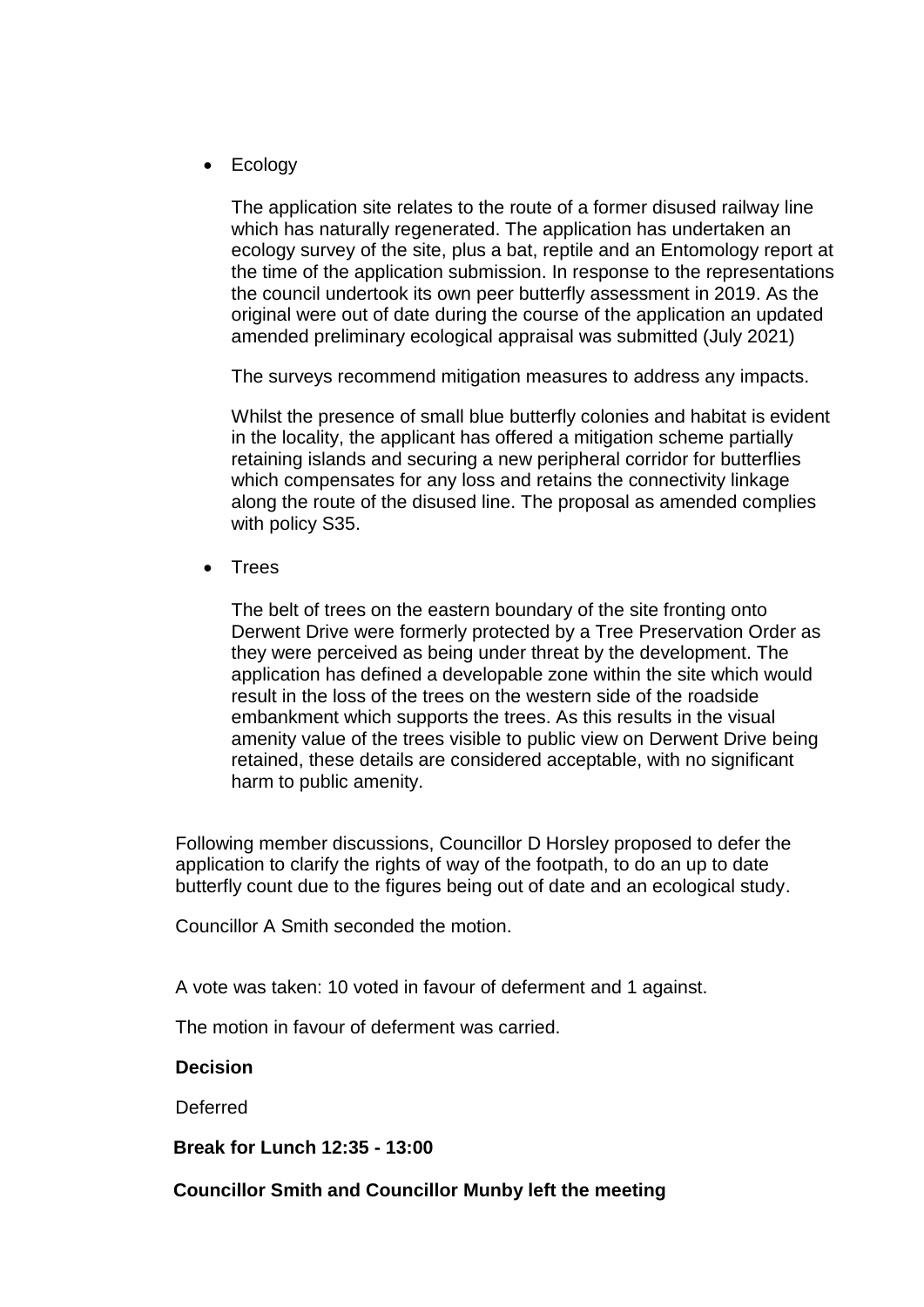# **451. FUL/2019/0210 - Land at New Bridge Road, Workington - Erection of a new discount foodstore with car parking, landscaping and other associated works**

## **Representations**

Lidl Representative, Richard Huteson spoke in support of the application.

# **Application**

The Planning Manager, Graeme Law recommended to grant the application, subject to the planning conditions and S106 as set out in the Panel Report and Late List and with a further requirement for screening for nutrient neutrality.

The Planning Manager outlined the application and detailed the main issues within the report as follows:

• Principle of Development

The proposed retail store is considered a 'town-centre' use and so the application is subject to a 'sequential assessment', (in order to discount other available sites which are sequentially preferable) plus a retail assessment (to demonstrate that the impact upon the vitality and viability of the town centre is acceptable).

• Sustainability of Location and Highway Safety

The site is in a sustainable location. The access and parking proposed for vehicular trips are acceptable given the sustainable location, which will attract trips by non-motorised users.

• Landscape/Ecology

The site is within the Lower Derwent Valley designation (SA49) and is also included inside the wider river corridor's designated Green infrastructure (SA52) in the Allerdale Local Plan Part 2.(ALPP2)

There will be no adverse impact on the Special Area of Conservation (SAC) designation of the River Derwent, subject to mitigation. These conclusions reflect the 'Appropriate Assessment' under the Habitat Regulations. Biodiversity gain can be secured by an s106 legal agreement.

• Design and Layout

The site is within the Lower Derwent Valley designation (SA49) and is also included inside the wider river corridor's designated Green infrastructure (SA52) in the Allerdale Local Plan Part 2.(ALPP2)

There will be no adverse impact on the Special Area of Conservation (SAC) designation of the River Derwent, subject to mitigation. These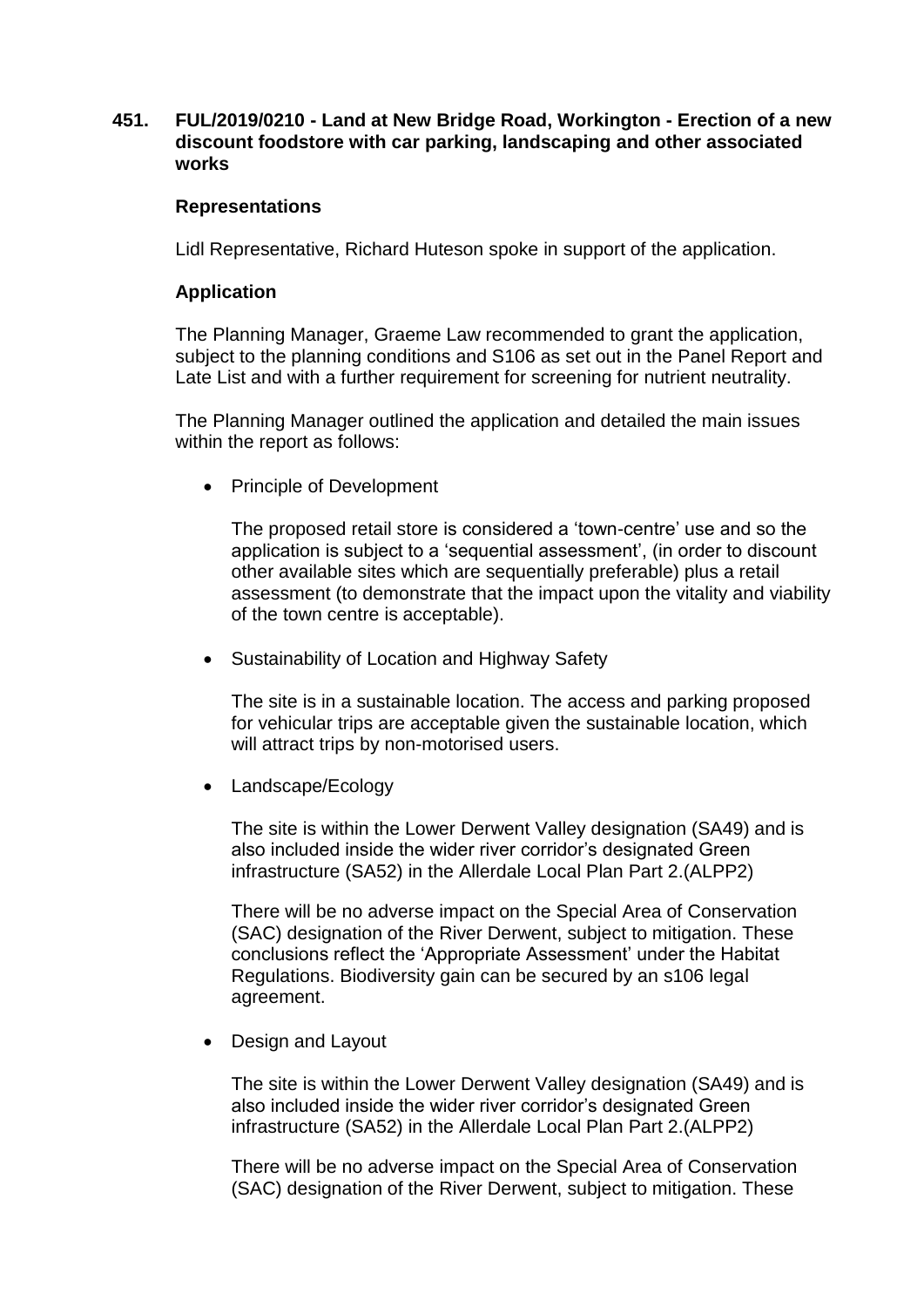conclusions reflect the 'Appropriate Assessment' under the Habitat Regulations. Biodiversity gain can be secured by an s106 legal agreement.

• Heritage

The proposed development would not harm the setting of the nearby listed buildings and the character and appearance of the St. Michael's Conservation Area would be preserved. The proposal complies with policy S27 of the ALPP1.2014.

• Flood Risk and Drainage

The site is in flood zone 1, the area at least probability of flooding and sequentially the preferred location for development. Drainage infrastructure requirements can be secured by an s106 legal agreement.

Following member discussions, Councillor A Daniels proposed to approve the application as per officer recommendations.

Councillor T Annison seconded the motion.

A vote was taken: 5 voted in favour of approval and 4 against.

The motion in favour of approval was carried.

## **Decision**

Approved subject to S106 and verification of any required screening from Natural England re nutrient neutrality.

## **Conditions**

## **Time Limit:**

**1. The development hereby permitted shall be begun before the expiration of three years from the date of this permission.** Reason: In order to comply with Section 91 of the Town and Country Planning Act 1990.

## **In Accordance:**

- **2. The development hereby permitted shall be carried out solely in accordance with the following plans:**
	- **Amended application form 19/11/21 re applicant**
	- **104B Site Access**
	- **07714-SPACE-00-GF-DR-A-01-0001-S3-P1 Ground Floor**
	- **07714-SPACE-00-RF-DR-A-02-0001-S3-P1 Roof**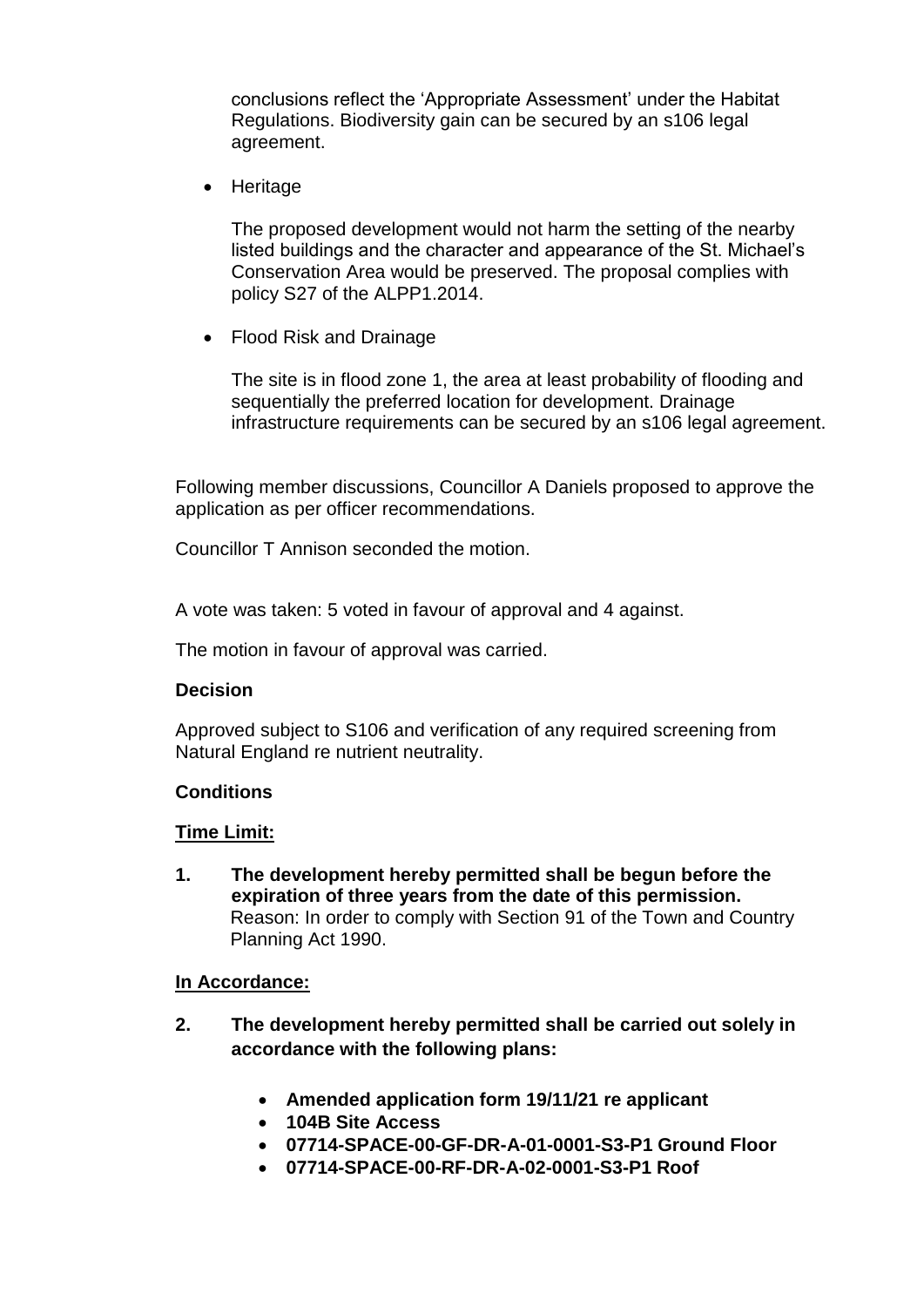- **07714-SPACE-00-XX-DR-A-02-0001-S3-Rev P3 Elevations 20/10/20**
- **07714-SPACE-00-XX-DR-A-90-0001-S3-P4 Site Location Plan**
- **07714-SPACE-00-XX-DR-A-91-1008-S3-P4 Boundary Treatment**
- **07714-00-XX-DR-A-91-1001 S3 Rev P16 Site plan**
- **Dwg AMS TPP Rev C Aborocultural method statement**
- **AMS TPP Rev C Tree protection plan**
- **AIA TPP Rev C Tree protection plan**
- **Arboricultural impact assessment report Rev C**
- **Ground Investigation report (July 2016)**
- **[SK0001 Rev C Drainage Strategy Plan.](javascript:AppBlobImage()**
- **Noise assessment**
- **[Ecological Impact Assessment.](javascript:AppBlobImage() Rev H 19/11/21**
- **Stage 1 HRA screening and stage 2 Appropriate Assessment Rev I 10/01/22**
- **[Flood Risk and Drainage Impact Assessment ref 2019051 Rev](javascript:AppBlobImage()  [D dated August 2019](javascript:AppBlobImage()**
- **Phase ll Geo Environmental site investigation and risk assessment 21/12/21**
- **Letter (Portland consultant engineers) 2019051-mg-001a (0003) re ground improvements 21/12/21**
- **Predicted vibration levels specification sheet 10/02/21**
- **Biodiversity assessment to demonstrate net gain 3/2/21 DWG 01 Proposed Lighting layout 18/05/21**
- **DWG 00 car parking lighting 18/05/21**
- **Lidl CB data sheets 6m lighting column (Ref. TB061)**
- **Travel Plan**
- **4251-MP-00-00-DR-S-0110-S2 REV P01 Foul water drainage general arrangement Amended 8/7/21**
- **Lidl CB data sheets**
- **Tree planting guidelines**
- **MAN.1234.001.LD.45.001 Rev A Planting plan (1 of 2)**
- **DWG 16-1093-201 Rev C General arrangement (highway works)**
- **002 Rev C External works layout 20/10/20**
- **E-mail re 27/11/19 re drainage**
- **Landscape and management Ecological Management plan Rev A Feb 2022**

Reason: In order to ensure that the development is carried out in complete accordance with the approved plans and any material and nonmaterial alterations to the scheme are properly considered.

# **Pre-commencement conditions:**

**3. No part of the development hereby permitted shall be constructed until the approved protective fencing outlined on drawing [Dwg AMS](javascript:AppBlobImage()  [TPP Rev C Tree Protection Plan \(AMS TPP Rev C\),](javascript:AppBlobImage() has been implemented prior to the commencement of the development and maintained at all times during the construction period.**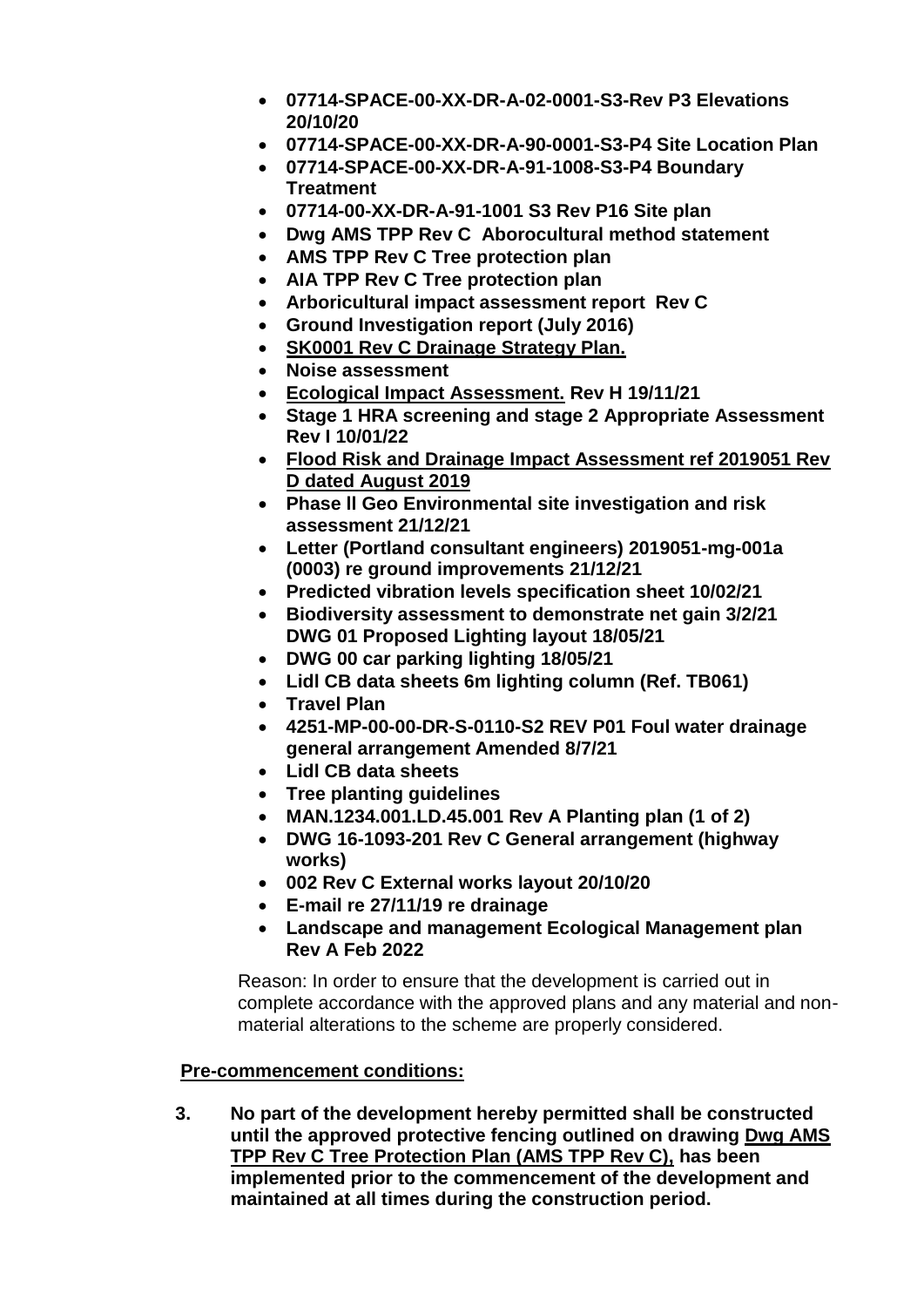Reason: To ensure the retention of existing protected important trees on the site in compliance with Policy DM17 of the Allerdale Local Plan (Part 1) 2014.

- **4. No development shall take place until a Construction Method Statement has been submitted to and approved in writing by the Local Planning Authority. The Statement shall include the following:**
	- **a) Traffic Management Plan to include all traffic associated with the development, including on-site parking and turning facilities for site and staff traffic and demolition and construction access details;**
	- **b) Procedure to monitor and mitigate noise from the construction including monitoring and accounting for noise from vehicles, deliveries. All measurements should make reference to BS7445.**
	- **c) Mitigation measures to reduce adverse impacts on residential properties from construction compounds including visual impact, noise, and light pollution;**
	- **d) A written procedure for dealing with complaints regarding the construction or demolition;**
	- **e) Measures to control the emissions of dust and dirt during construction and demolition;**
	- **f) Programme of work for Demolition and Construction phase;**
	- **g) Hours of working and deliveries;**
	- **h) Details of lighting to be used on site. The approved statement shall be adhered to throughout the duration of the development.**
	- **i) No piling operations shall be undertaken at the site without the written consent of the local planning authority.**
	- **j) Details of lighting to be used on site.**
	- **k) Surface surface water management plan including appropriate flooding and pollution prevention guideline measures to include biosecurity, materials and machinery storage, and mitigation for the control and management of noise, dust, surface water run-off and waste to protect the River Derwent and any surface water drains from sediment, and pollution from cement or fuel.**

# **The approved statement shall be adhered to throughout the duration of the construction phase of the development.**

Reason: In the interests of general local amenity and in the interests of safeguarding ecological interests and biodiversity, safeguard against flooding the to the suuroounding sites and to safeguard agianst pollution of surrounding watercourses and drainage systemsin compliance with Policy S29, S32 and S35 of the Allerdale Local plan (Part 1) 2014.

**5. Prior to the commencement of works, details of the finished floor level of the retail building hereby approved shall be submitted to and approved by the local planning authority. The development shall be implemented in accordance with the approved details.**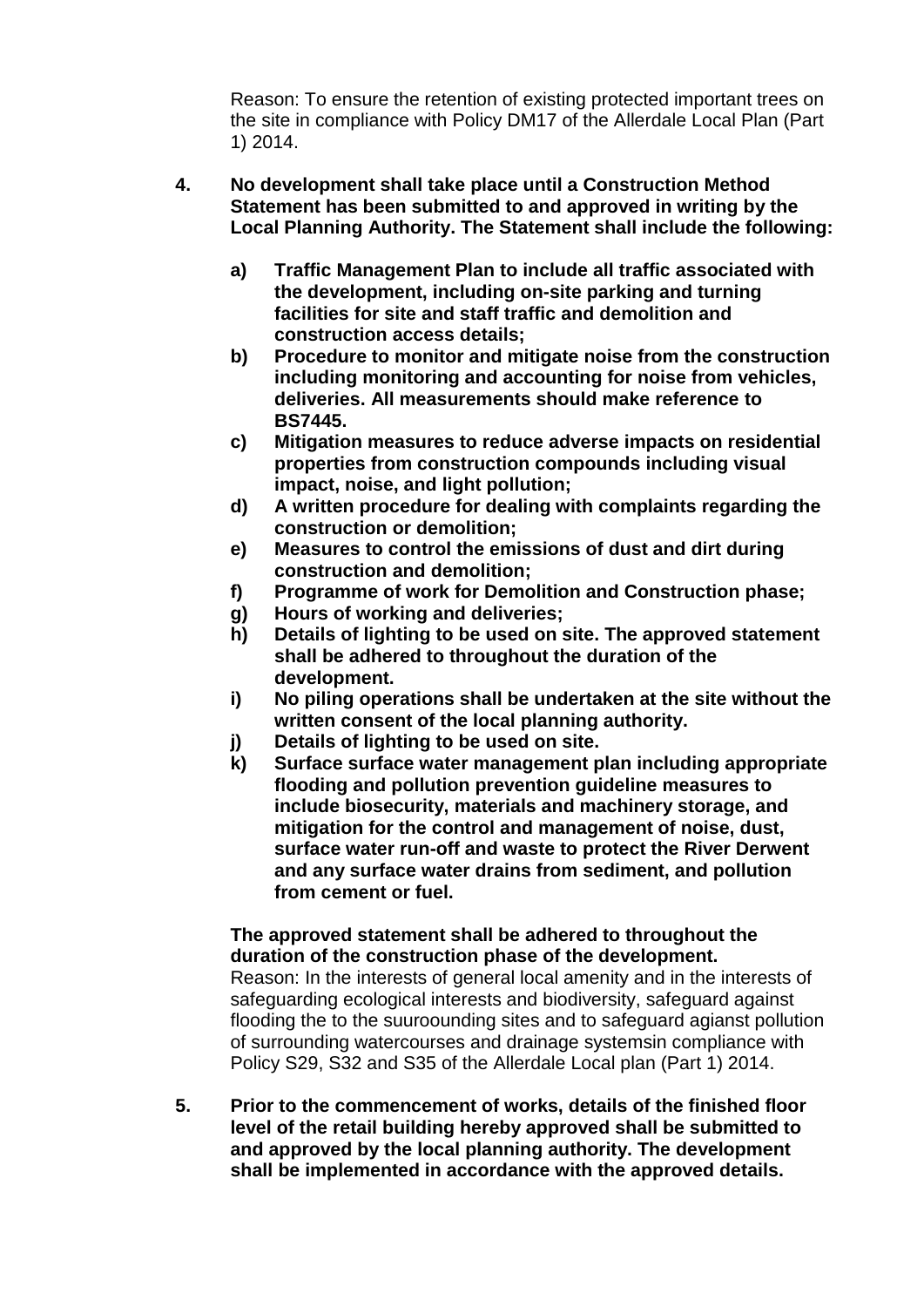Reason: To minimise the risk of flooding in the locality of the site to accord with policy S29 of the Allerdale Local Plan Part 1 2014

**6. The carriageway, footways, footpaths, cycleways etc. shall be designed, constructed, drained to a standard suitable for adoption and, in this respect, further details, including longitudinal/cross sections, shall be submitted to the Local Planning Authority for approval before work commences on site. No work shall be commenced until a full specification has been approved. Any works so approved shall be constructed before the development is complete.** 

Reason: To ensure a minimum standard of construction in the interests of highway safety in compliance with Policy S22 of the Allerdale Local Plan (Part 1) 2014.

**7. Full details of the surface water drainage system (incorporating SUDs features as far as practicable) and a maintenance schedule (identifying the responsible parties) shall be submitted to the Local Planning Authority for approval prior to development being commenced. The details will demonstrate that no flooding will occur on any part of the site for a 1 in 30 year event unless designed to do so, flooding will not occur to any building in a 1 in 100 year event plus 30% to account for climate change, and where reasonably possible flows resulting from rainfall in excess of a 1 in 100 year 6 hour rainfall event are managed in conveyance routes (plans of flow routes etc). The submitted drainage details shall be carried out (in accordance with principles set out in the submitted Flood Risk and Drainage Impact Assessment ref: 2019051 Revision D dated August 2019 proposing surface water discharging into watercourse written by Portland Consulting Engineers. Any approved works shall be implemented prior to the development being completed and shall be maintained thereafter in accordance with the schedule.** 

Reason: To promote sustainable development, secure proper drainage and to manage the risk of flooding and pollution. To ensure the surface water system continues to function as designed and that flood risk is not increased within the site or elsewhere in compliance with policy S29 of the Allerdale Local Plan (Part 1) 2014.

# **Post-commencement/Pre use commencing conditions:**

**8. The development shall be implemented solely in accordance with Para 7 "Advice and recommendations "of the Phase ll Geo Environmental site investigation and risk assessment 21/12/21 and a verification report submitted to and approved in writing by the Local Planning Authority, prior to the development being brought into operational use.** 

Reason: To minimise any risk during or post construction works arising from any possible contamination from the development to the local environment, in compliance with the National Planning Policy Framework and Policy S30 of the Allerdale Local Plan (Part 1), 2014.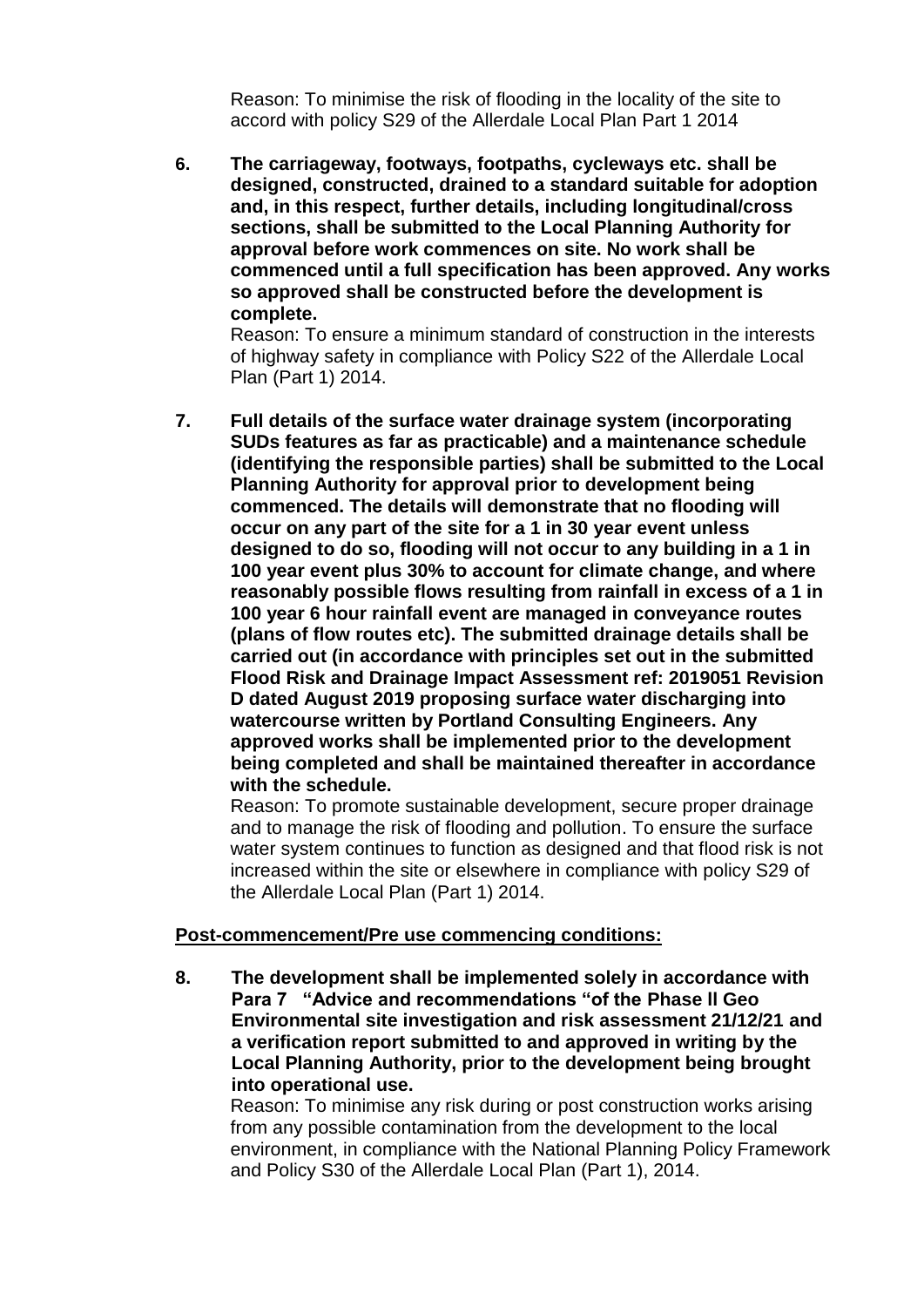- **9. In the event that contamination is found at any time when carrying out the approved development that was not previously identified it must be reported immediately to the Local Planning Authority. Development on the part of the site affected must be halted and a risk assessment carried out and submitted to and approved in writing by the Local Planning Authority. Where unacceptable risks are found remediation and verification schemes shall be submitted to and approved in writing by the Local Planning Authority. These shall be implemented prior to the development (or relevant phase of development) being brought into use. All works shall be undertaken in accordance with current UK guidance, particularly CLR11.**  Reason: To minimise any risk arising from any possible contamination from the development to the local environment in compliance with the National Planning Policy Framework and Policy S30 of the Allerdale Local Plan Part 1, 2014.
- **10. The approved lighting details under DWG 01 Proposed Lighting layout 18/05/21, DWG 00 car parking lighting 18/05/21 and Lidl CB data sheets 6m lighting column (Ref. TB061) shall be implemented prior to the commencement of the use of the store and shall not depart from those levels which are specified in the approved details.**

Reason: To safeguard the amenity of nearby residential properties and minimise the impact of the works on the ecological value and species of the River Derwent's watercourse, in compliance with the National Planning Policy Framework and Policy S32 and S35 of the Allerdale Local Plan Part 1, 2014 and Policy SA49 and SA52 of the Allerdale local plan (Part 2)

- **11. The approved operational retail use of the development hereby permitted shall not commence until the approved means of enclosure details outlined on [Dwg 07714-00-XX-DR-A-91-1008-S3-P4](javascript:AppBlobImage()  - [Boundary Treatment Plan,](javascript:AppBlobImage() have been constructed. These details shall be retained at all times and no part thereof shall be removed without the prior consent of the Local Planning Authority.**  Reason: To ensure a satisfactory standard of development which is compatible with the character of the surrounding area in compliance with Policy S33 and DM14 of the Allerdale Local Plan (Part 1).
- **12. A full specification for all the fixed refrigeration and ventilation plant for the retail A1 units including octave band data, its location and any necessary mitigation shall be submitted to and approved by the Local Planning Authority prior to any construction works above plinth level. The development shall be implemented solely in accordance with the approved details prior to the commencement of the use and retained at all times thereafter.** Reason: To safeguard the amenity of nearby residential properties, in compliance with the National Planning Policy Framework and Policy S32

**13. All planting, seeding or turfing comprised within the approved scheme [Dwg MAN.1234.001.L.D.45.001.P4 Planting Details Rev P4](javascript:AppBlobImage()**

of the Allerdale Local Plan (Part 1), 2014.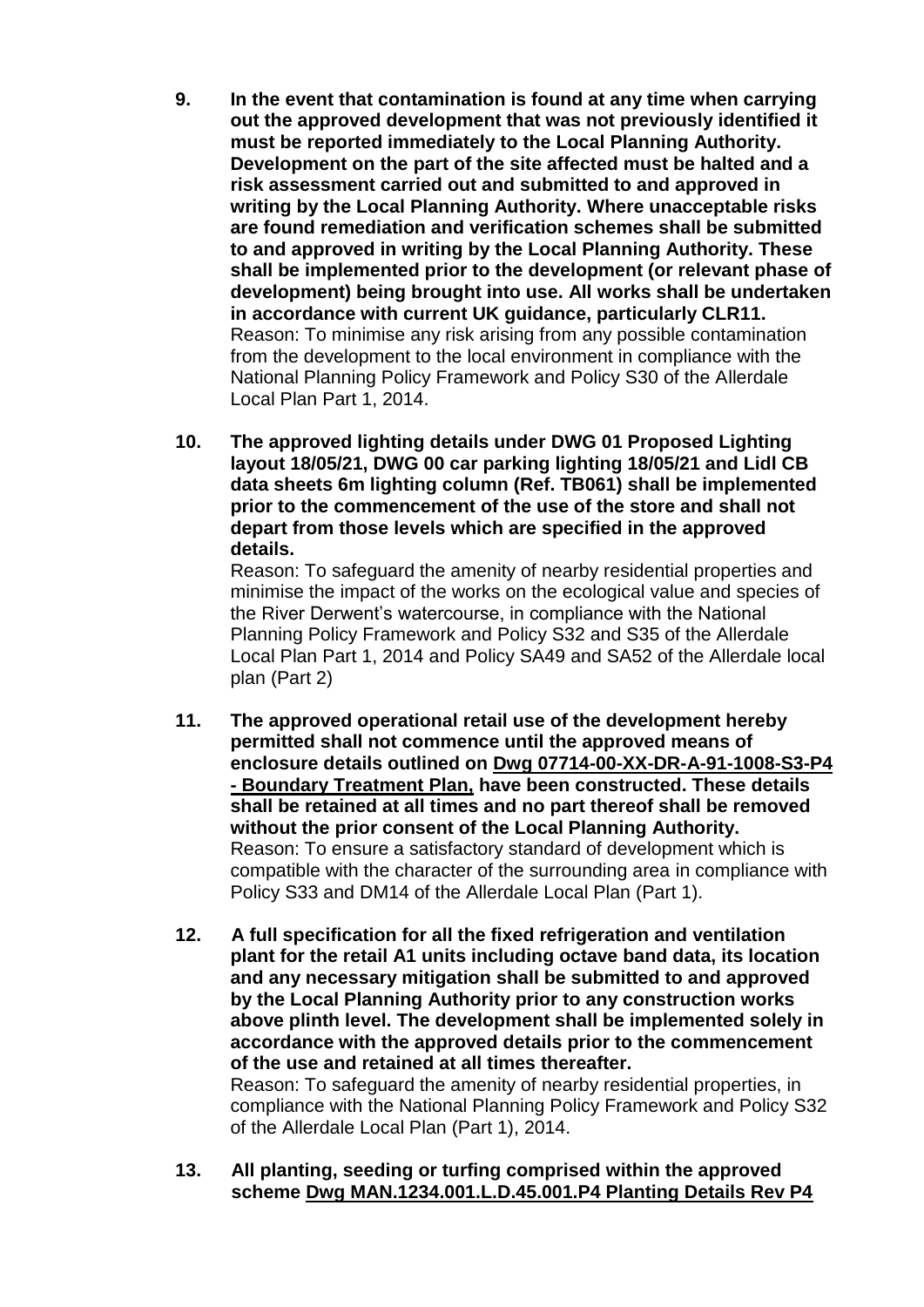**shall be carried out in the first planting season following completion of the development, and any trees or plants which within a period of 5 years from the completion of the development die, are removed or become seriously damaged or diseased shall be replaced in the next planting season with other similar size and species, unless otherwise agreed in writing by the Local Planning Authority.**

Reason: In order to enhance the appearance of the development and minimise the impact of the development in the locality in compliance Policy S33, S35 and DM14 of the Allerdale Local Plan Part 1 2014.and policies S49 and SA52 of the Allerdale local plan (Part 2)

- **14. Foul and surface water shall be drained on separate systems.**  Reason: To secure proper drainage and to manage the risk of flooding and pollution and to accord with policy S29 of the Allerdale Local Plan Part 1 2014.
- **15. Development shall not start trading until the approved pedestrian crossing has been implemented in accordance with the approved details on Dwg 16-1093-201 Rev C Access General Arrangement and shall thereafter be retained for the lifetime of the development.** Reason: In the interests of pedestrian safety and in compliance with the National Planning Policy Framework and Policy S22 of the Allerdale Local Plan (Part 1), 2014.
- **16. The development shall not be brought into use until the visibility splays and access arrangement providing clear visibility as shown on plan 16-1093-201 Rev C Access General Arrangement are provided at the junction of the access road with the county highway. Notwithstanding the provisions of the Town and Country Planning (General Permitted Development) Order 2015 (or any Order revoking and re-enacting that Order) relating to permitted development, no structure, or object of any kind shall be erected or placed and no trees, bushes or other plants which exceed 1m in height shall be planted or be permitted to grow within the visibility splay which obstruct the visibility splays.**  Reason: To ensure an acceptable standard of highway access during the construction and operational use of the site, in compliance with the

National Planning Policy Framework and Policy S22 of the Allerdale Local Plan (Part 1), 2014. **17. Within 6 months of the development (or any part thereof) opening for business, the developer shall prepare and submit to the Local Planning Authority for their approval an updated Travel Plan which shall identify the measures that will be undertaken by the developer to encourage the achievement of a modal shift away from the use of private cars to visit the development to sustainable transport modes in accordance with the principles of Chapter 7 of the Cora** 

**Travel plan document dated August 2019 . The updated plan shall include details of an annual report reviewing the effectiveness of the Travel Plan and including any necessary amendments or measures. The measures identified in the Travel Plan shall be**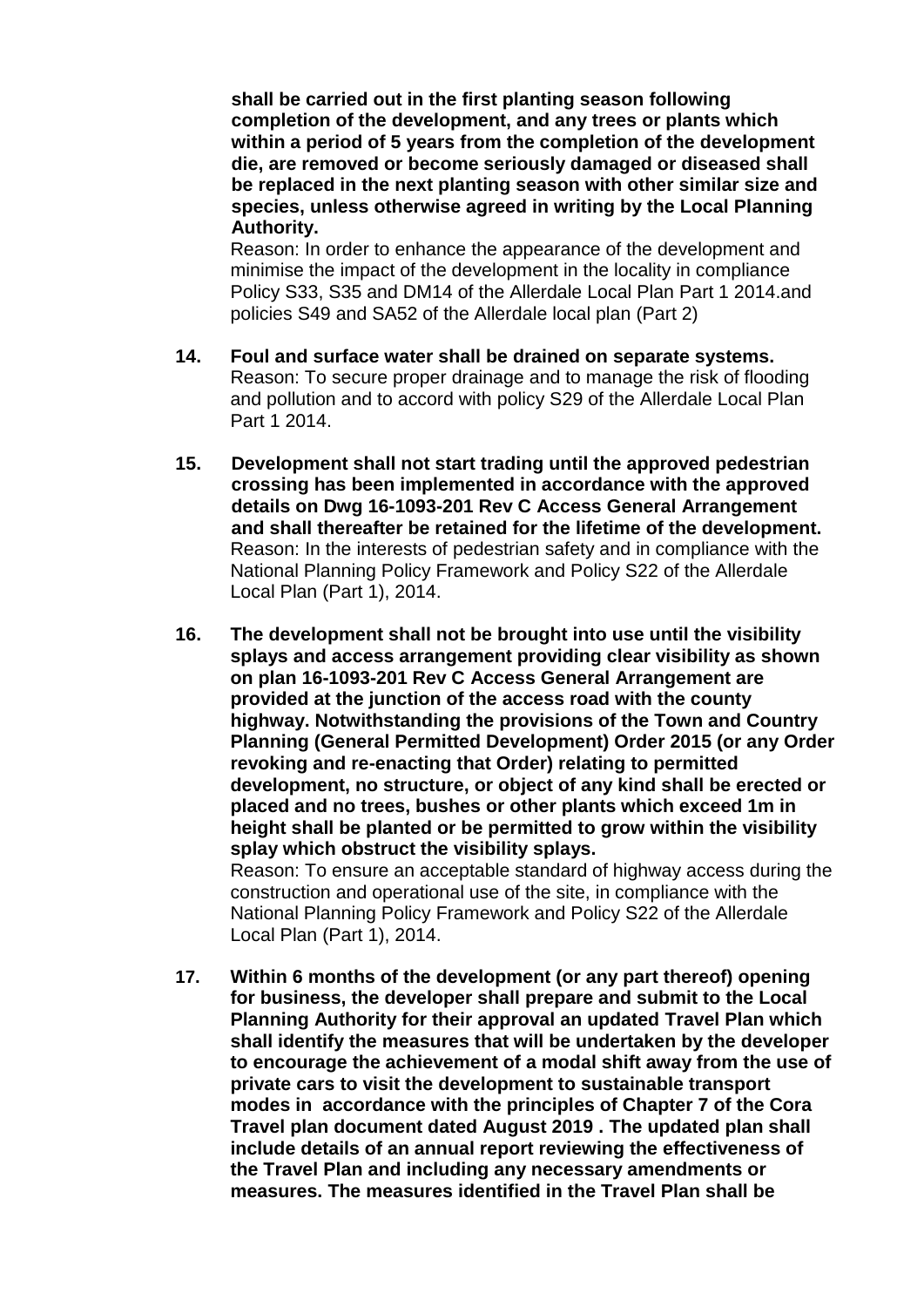**implemented by the developer within 12 months of the development (or any part thereof) opening for business.** 

Reason: To aid in the delivery of sustainable transport objectives in compliance with policies S2 and S22 of the Allerdale Local Plan (Part 1) 2014.

**18. The access roads, parking areas etc shall be designed, constructed, drained and lit, to the satisfaction of the Local Planning Authority and in this respect full engineering details, shall be submitted for approval before construction works commence above ground level. The use shall not be commenced until such access and parking/servicing areas and pedestrian access routes have been constructed in accordance with the approved plans. All such provision shall be maintained for as long as the use continues and shall not be removed or altered thereafter, without the prior consent of the Local Planning Authority.**

Reason: To ensure a minimum standard of access and public safety/security when the development is brought into use and is retained thereafter in compliance with policies S2 and S22 of the Allerdale Local Plan (Part 1) 2014.

**19. The application sites retail A1 unit hereby approved shall not exceed 1004 m<sup>2</sup> floorspace for the sale of convenience goods and 252m<sup>2</sup> for comparison goods without the written consent of the Local Planning Authority.**

Reason: To safeguard the vitality and viability of the town centre, in compliance with Policies S16 of the Allerdale Local Plan (Part 1) 2014.

**20. The development shall be implemented solely in accordance with the mitigation and recommendations outlined in Section 4 and 5 of the Enzygo [Ecological Impact Assessment.](javascript:AppBlobImage() Rev H 19/11/21.**

Reason: To safeguard the habitat of protected species in compliance with the National Planning Policy Framework and Policy S35 and DM17 of the Allerdale Local Plan (Part 1) 2014.

**21. The drainage for the development hereby approved, shall be carried out in accordance with principles set out in the submitted Flood Risk and Drainage Impact Assessment ref: 2019051 Revision D dated August 2019 proposing surface water discharging into watercourse written by Portland Consulting Engineers, as amended by the foul drainage connection plan 4251-MP-00-00-DR-S-0110-S2 REV P01 Foul water drainage general arrangement Amended 8/7/21. No surface water will be permitted to drain directly or indirectly into the public sewer. Any variation to the discharge of foul shall be agreed in writing by the Local Planning Authority prior to the commencement of the development. The development shall be completed in accordance with the approved details.** 

Reason: To ensure a satisfactory form of development and to prevent an undue increase in surface water run-off and to reduce the risk of flooding